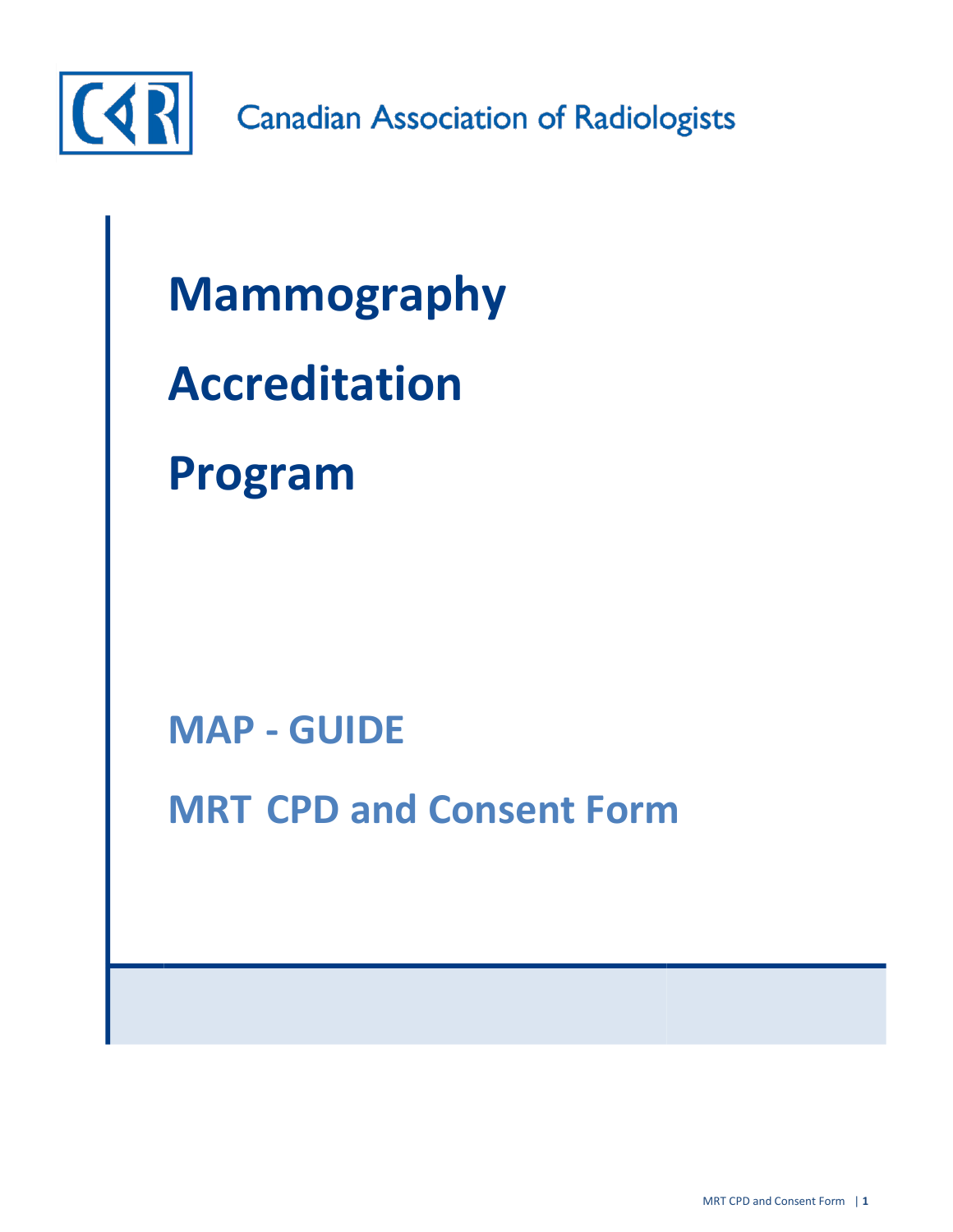### **TABLE OF CONTENTS**

#### Table of Contents

| 1.2 MAMMOGRAPHY ACCREDITATION PROGRAM - PERSONAL CPD REQUIREMENTS  3             |  |
|----------------------------------------------------------------------------------|--|
| 1.3 MAMMOGRAPHY ACCREDITATION PROGRAM - ADDING CPD ACTIVITIES TO YOUR PROFILE  4 |  |
| 1.4 MAMMOGRAPHY ACCREDITATION PROGRAM - ACCREDITED ACTIVITIES - CERTIFICATES OF  |  |
|                                                                                  |  |
| 1.5 MAMMOGRAPHY ACCREDITATION PROGRAM - NON-ACCREDITED ACTIVITIES  6             |  |
|                                                                                  |  |
|                                                                                  |  |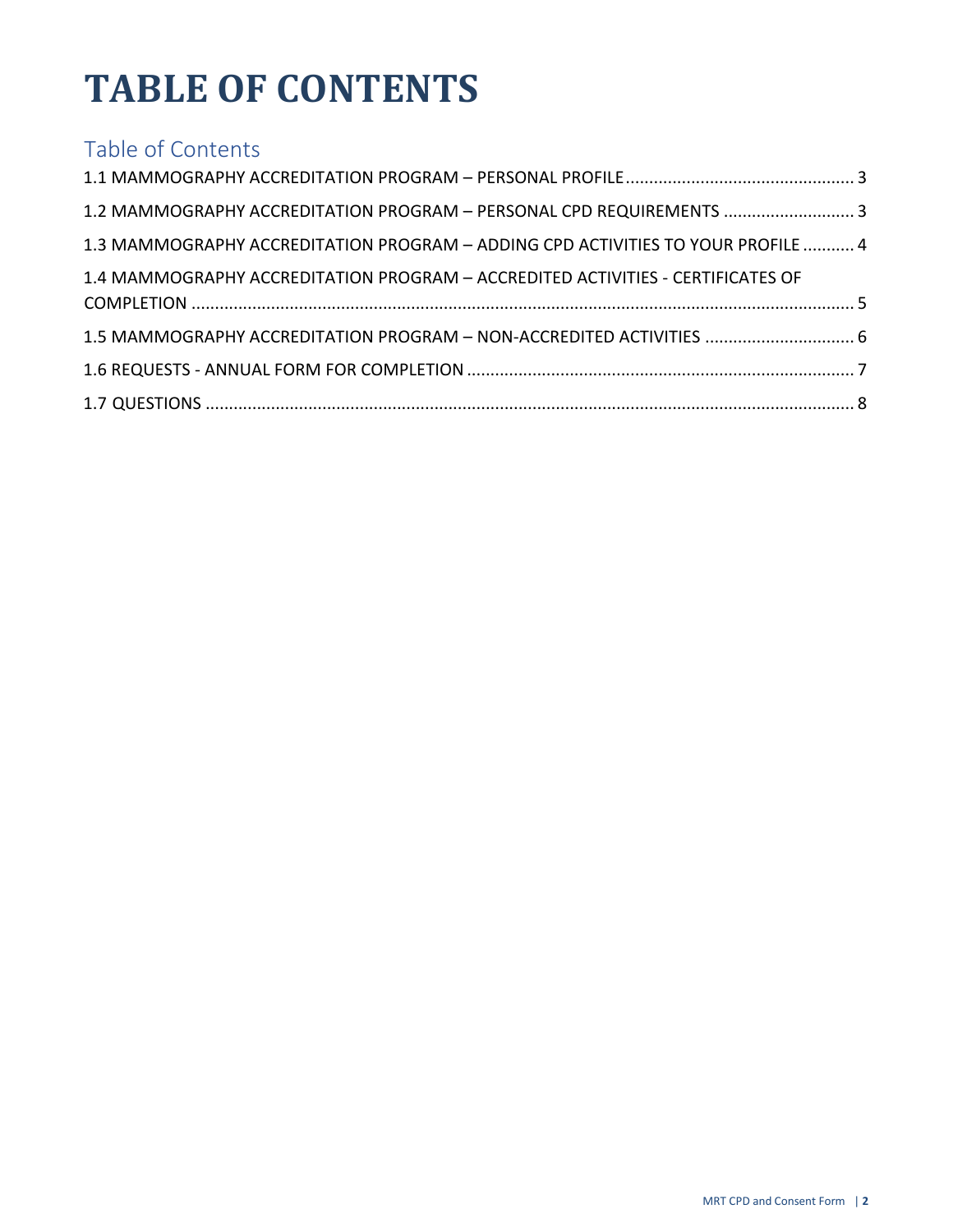### <span id="page-2-0"></span>**1.1 MAMMOGRAPHY ACCREDITATION PROGRAM – PERSONAL PROFILE**

The CAR MAP has provided you with a professional online account where you will be able to keep track of your required CPD credits and complete the required annual form to maintain your approval status. Only MAP approved technologists can work with a MAP accredited unit.

#### <span id="page-2-1"></span>**1.2 MAMMOGRAPHY ACCREDITATION PROGRAM – PERSONAL CPD REQUIREMENTS**

MRTs must document 15 continuing professional development (CPD) credits in breast imaging completed within the past 36 months. A minimum of 7.5 of those credits must be from accredited activities and substantiated with certificates of completion.

In the **CPD Information** section of your profile's Home page, you will see your total number of qualifying (completed within the past 36 months) accredited and non-accredited CPD credits.

| Track                                                     | Active/Qualifying | Remaining | <b>Expiring Soon</b> |
|-----------------------------------------------------------|-------------------|-----------|----------------------|
| <b>MAP/PAM MRTs/TRMs</b><br>15 Total Credits Required     | 14.25             | 0.75      | 0                    |
|                                                           |                   |           |                      |
|                                                           |                   |           |                      |
| Accredited/Agréés - 6.75 qualifying credits, 7.5 Required |                   |           |                      |

To view your CPD activities or add new CPD activities to your profile, click on "View CPD Detail"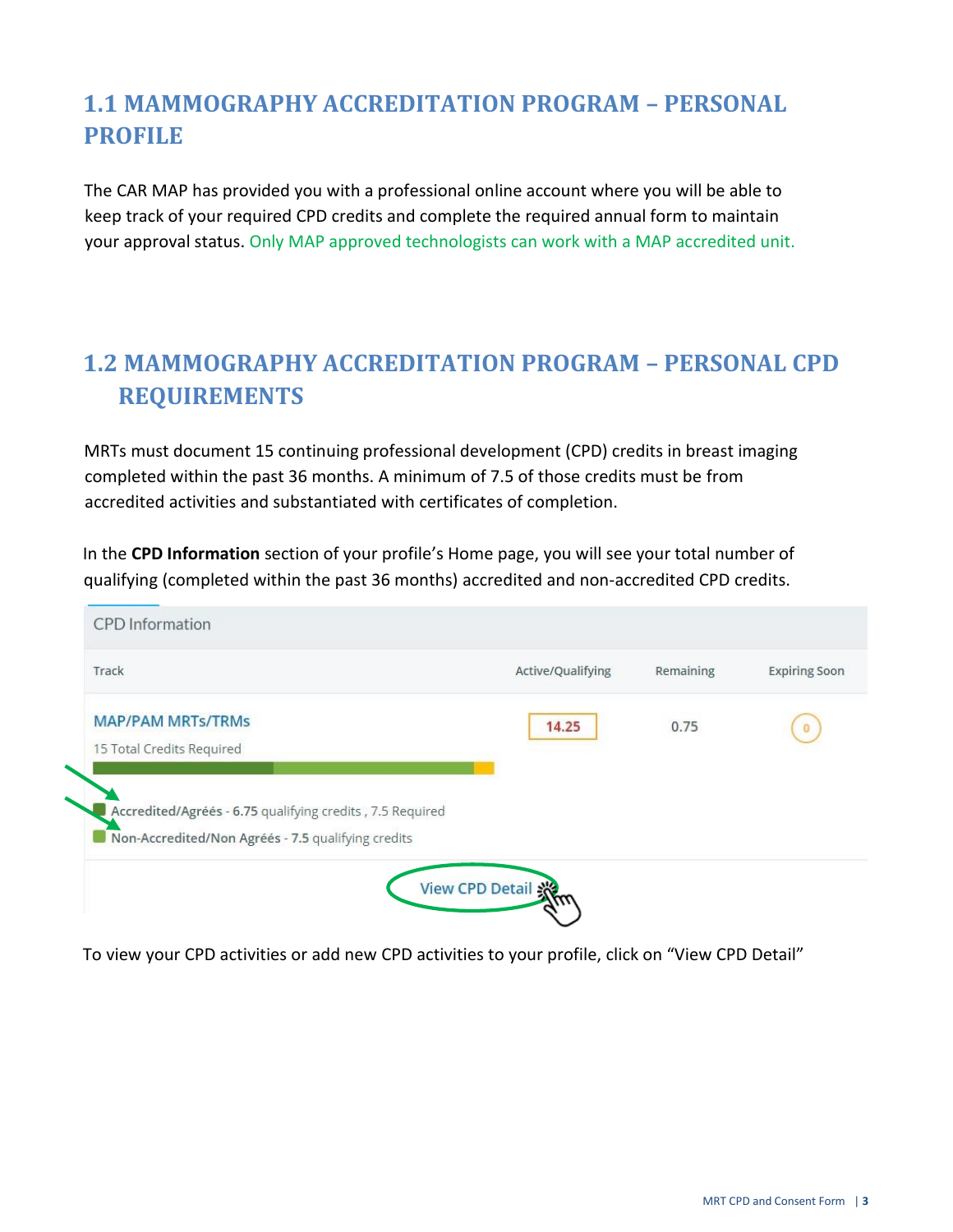### <span id="page-3-0"></span>**1.3 MAMMOGRAPHY ACCREDITATION PROGRAM – ADDING CPD ACTIVITIES TO YOUR PROFILE**

#### Click on "Add Activity"

| Affiliations<br>My Profile<br><b>CPD</b> Info<br>Home        | Processes<br><b>Standards</b> | <b>Documents</b>                                                  |  |  |  |  |
|--------------------------------------------------------------|-------------------------------|-------------------------------------------------------------------|--|--|--|--|
| Mammography Accreditation Program                            |                               |                                                                   |  |  |  |  |
| <b>MAP/PAM MRTs/TRMs</b>                                     | □ Show Expired Activities     |                                                                   |  |  |  |  |
| 14.25<br>0.75<br>$\mathbf{o}$                                | Category                      | Activity                                                          |  |  |  |  |
| Active/Qualifying<br><b>Expiring Soon</b><br>Remaining       | Accredited/Agréés             | Breast Symposium 2021 - CAR                                       |  |  |  |  |
| 15 Total Credits Required                                    | Non-Accredited/Non Agréés     | Mammography Positioning Guidebook, Second Edition - Louise Miller |  |  |  |  |
| Accredited/Agréés - 6.75 qualifying credits, 7.5<br>Required | ⊕ Add Activity                |                                                                   |  |  |  |  |
| Non-Accredited/Non Agréés - 7.5 qualifying                   |                               |                                                                   |  |  |  |  |

Select **Category** Type – Accredited or Non-Accredited

| Category |  |
|----------|--|
| Select   |  |

Select **Activity** Type – A default list of activities is provided. The Activity selection will prompt the subsequent required fields to open. The certificate of completion from an accredited activity is required and must be uploaded.

**Activity** 

Select category with activity options

Enter **Hours** (non-accredited activity) or **Total Credits** (accredited activity)

| Hours | <b>Total Credits</b> |
|-------|----------------------|
|       |                      |

Click on the **Completion** field and select the date as listed on your certificate of completion (accredited activity) or the date of the activity was completed (non-accredited activity).

| Completion |  |
|------------|--|
|            |  |

**Name:** Enter the title of the activity and the activity provider.

**Name**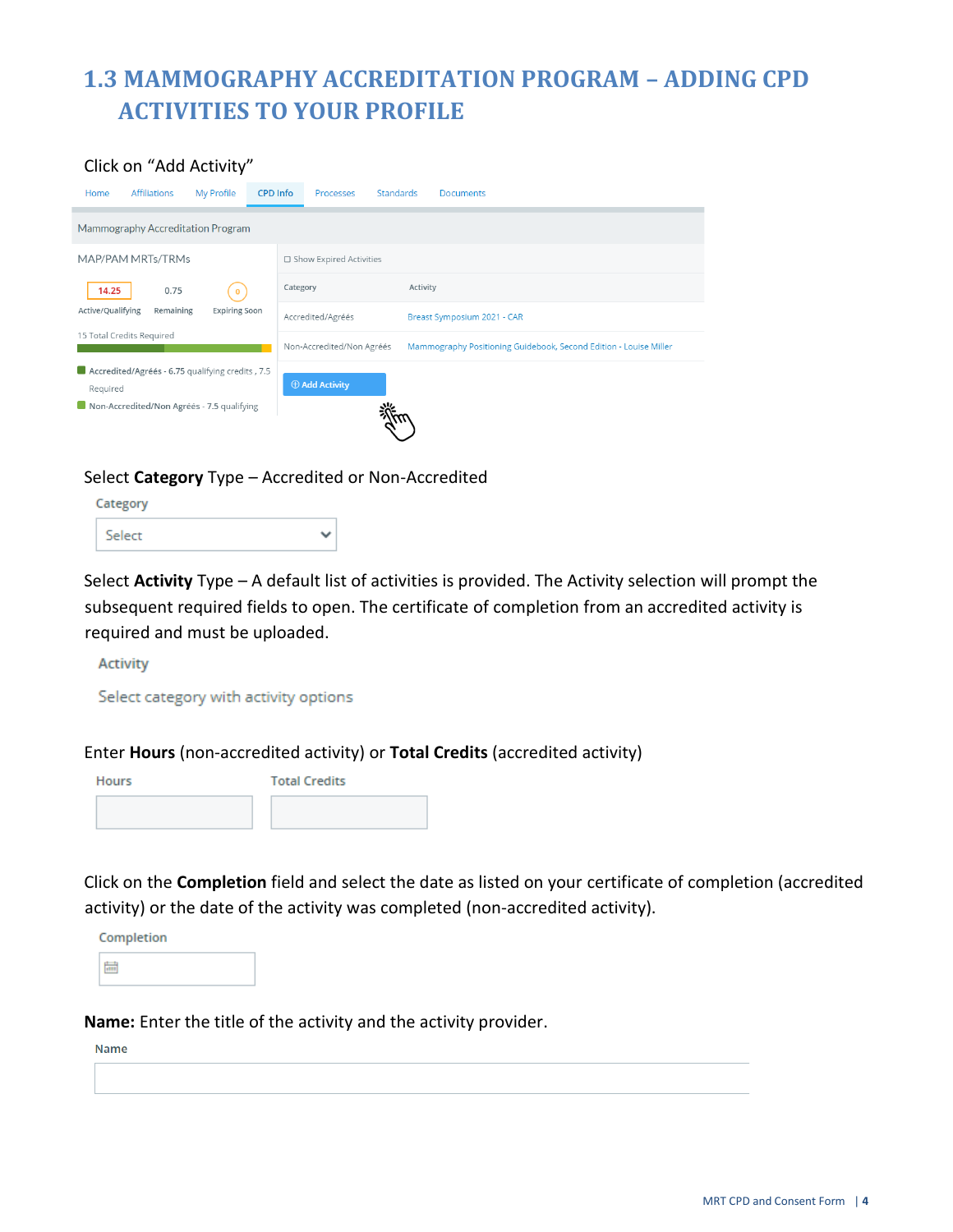**Evidence** – Mandatory for all accredited activities. Drag or upload the certificate of completion.

| Name |                                                 |  |
|------|-------------------------------------------------|--|
|      |                                                 |  |
|      | Drag or Upload your Evidence of Completion here |  |

Click **Save** once you have populated all required fields.



Once an activity is saved, you **will not** be permitted to make any edits. For any submission errors, you

will need to remove the activity by clicking the  $\Theta$  icon. Should you need to re-submit the activity enter a new activity using the **Add Activity** button.

| Activity                    |            | Completion Date Expiration Date | Credit Value |
|-----------------------------|------------|---------------------------------|--------------|
| Breast Symposium 2021 - CAR | 06/01/2021 | 06/01/2024                      | 6.75         |

#### <span id="page-4-0"></span>**1.4 MAMMOGRAPHY ACCREDITATION PROGRAM – ACCREDITED ACTIVITIES - CERTIFICATES OF COMPLETION**

MAP accepts category "A" activities, category "1" activities and activities which have been "Approved by the Canadian Association of Medical Radiation Technologists (CAMRT)" as accredited. The credits value of the activity will be indicated on the certificate of completion.





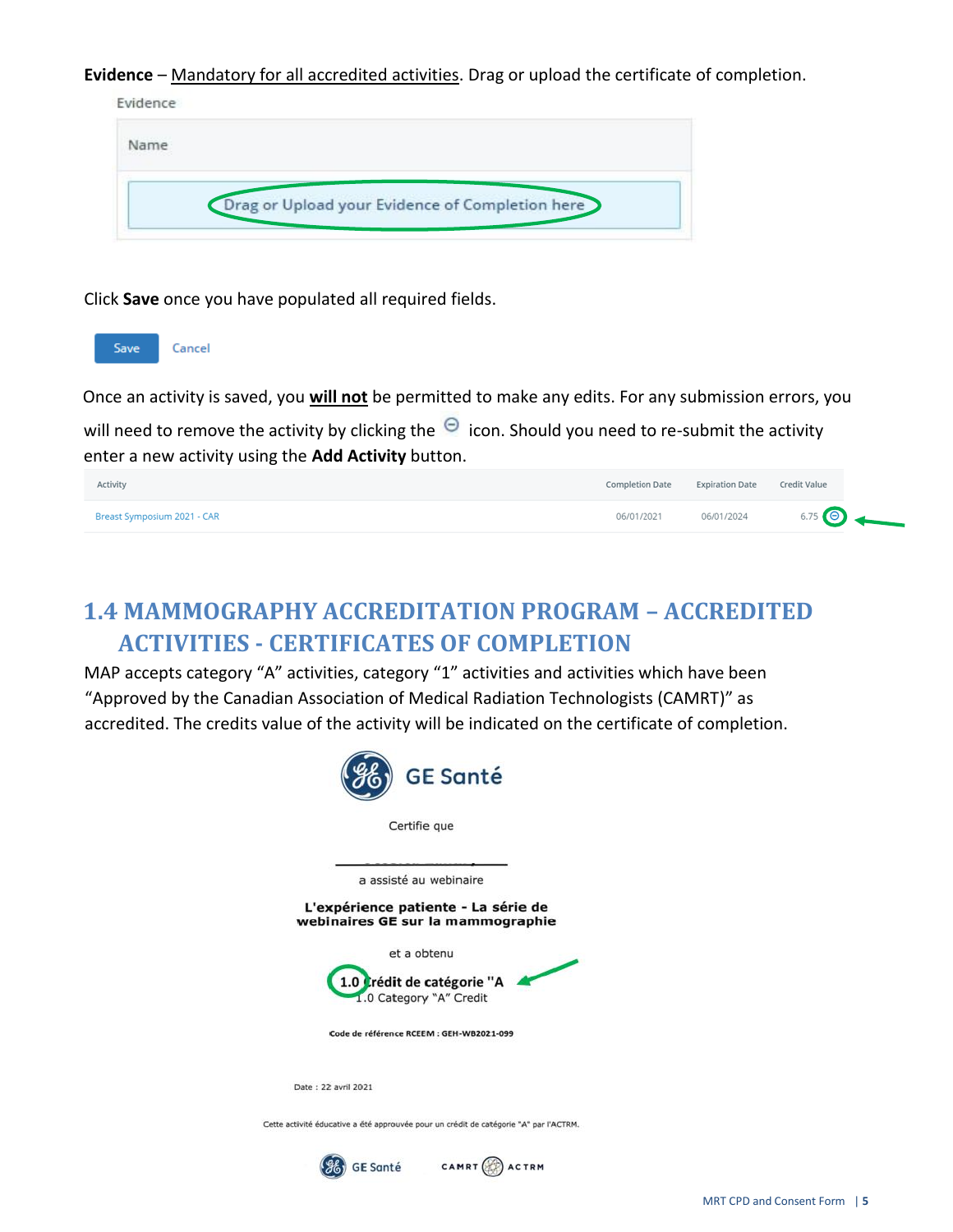Some accredited activities have been pre-programmed to automatically populate the credit value. The activity "Autoévaluation et échanges sur la qualité d positionnement avec les radiologistes" is worth 3 accredited credits (activity accredited by the CAMRT). When the activity is chosen in the 'Activity Type' field, the MAP system will automatically insert 3 credits in the Total Credits field.

| <b>Activity</b>                                                                                              |                                                                                                                                                                                                                                                            |
|--------------------------------------------------------------------------------------------------------------|------------------------------------------------------------------------------------------------------------------------------------------------------------------------------------------------------------------------------------------------------------|
| General / Général                                                                                            |                                                                                                                                                                                                                                                            |
| Select                                                                                                       |                                                                                                                                                                                                                                                            |
|                                                                                                              | Autoévaluation et échanges avec le radiologiste (OTIMRO)                                                                                                                                                                                                   |
| ou5ign Envelope ID: F2CCCF37-4372-4600-A4C6-683891F21219<br>Santé<br>et Services sociaux<br>Québec <b>HH</b> | CAMRT (C) ACTRM                                                                                                                                                                                                                                            |
|                                                                                                              |                                                                                                                                                                                                                                                            |
|                                                                                                              | Autoévaluation et échanges sur la qualité du<br>positionnement avec les radiologistes<br>Le but de cette activité est de favoriser les échanges réguliers entre les technologues et les radiologistes dans une perspective                                 |
| d'amélioration de la qualité de la pratique en mammographie.<br>Ce certificat atteste que                    |                                                                                                                                                                                                                                                            |
| Nom:                                                                                                         | n° permis OTIMROEPMQ :<br>the contract of the contract of the contract of the con-                                                                                                                                                                         |
|                                                                                                              |                                                                                                                                                                                                                                                            |
|                                                                                                              | Durée de l'activité : 1hre Autoévaluation des images : 4,25hres<br>Rencontre avec le radiologiste ou la coordonnatrice technique :                                                                                                                         |
|                                                                                                              | En signant ce certificat, j'atteste avoir participé à l'activité d'autoévaluation et échanges sur la qualité du positionnement avec les radiologistes.                                                                                                     |
|                                                                                                              | Signature de la coordonnatrice technique en mammographie ou du radiologiste impliqué :                                                                                                                                                                     |
|                                                                                                              | Cette activité éducative a été approuvée et reconnue par le Programme d'agrément des crédits de formation continue (PACFP) de l'ACTRM.<br>Formation reconnue par l'OTIMROEPMQ (heures DPP) et l'Association canadienne des radiologistes (heures agréées). |
| a complété l'activité le :<br>Signature de la technologue :                                                  | Note : Ce certificat doit être téléversé dans le portfolio de la technologue.                                                                                                                                                                              |

#### <span id="page-5-0"></span>**1.5 MAMMOGRAPHY ACCREDITATION PROGRAM – NON-ACCREDITED ACTIVITIES**

Non-accredited activities are self directed activities or activities where the activity providers did not go through the process of having the activity accredited as a category "1" activity. The activity may or may not have a certificate of completion. These activities are entered in the MAP system in hours and not credits (Total Credits field will be grayed out and not available for editing).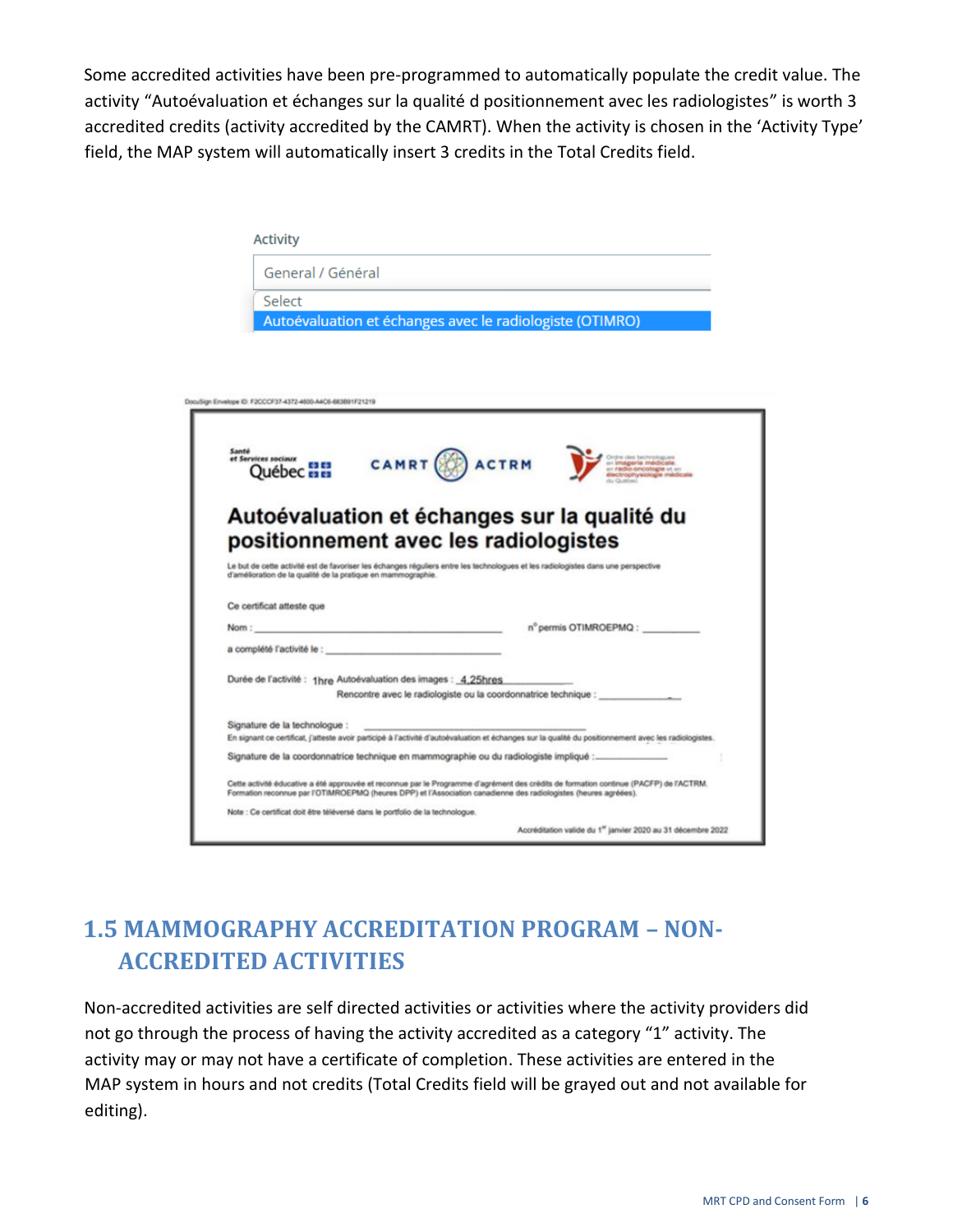The MAP system will automatically convert the number of hours entered to credits (0.50 credits per hour).

| <b>CHRISTIE</b>                                                                                                                                          |
|----------------------------------------------------------------------------------------------------------------------------------------------------------|
| Attestation de formation                                                                                                                                 |
|                                                                                                                                                          |
| # OTIMROEPMQ/CAMRT:                                                                                                                                      |
|                                                                                                                                                          |
| Date de formation: 17 et 18 octobre 2019 # d'heures: 3h30                                                                                                |
| Nom du produit: 3Dimensions 2D                                                                                                                           |
| Contenu de la formation: Formation technologue sur appareil et console<br>d'acquisition 3Dimensions 2D et ses acessoires ainsi que réalisation d'examens |
| Formateur/trice Christie Innomed: Genevieve Demers                                                                                                       |
| Signature: ______________                                                                                                                                |
|                                                                                                                                                          |

Some non-accredited activities, such as reading a book or reading an article have been preprogrammed to automatically populate the credit value (book = 10 non-accredited credits, article = 1 non-accredited credit).

### <span id="page-6-0"></span>**1.6 REQUESTS - ANNUAL FORM FOR COMPLETION**

You will find in the **Requests** section of your Home page a list of forms. As an MRT, you are required to complete a consent to participate form (MAP/PAM – MRT Consent to participate/TRM Consentement) annually as part of the approval process for MAP.

Use the dropdown list provided, select the form, and click **Submit** to open the form.

| <b>Requests</b>                                                                               |            |
|-----------------------------------------------------------------------------------------------|------------|
| Please select the request you would like to submit<br>$\check{ }$                             |            |
| Please select the request you would like to submit<br>MAP/PAM Annual Reads/lectures Annuelles |            |
| MAP/PAM Consent to participate/Consentement à participer                                      | Processing |

Read the consent form and tick "I ACCEPT" or "I DECLINE" box.